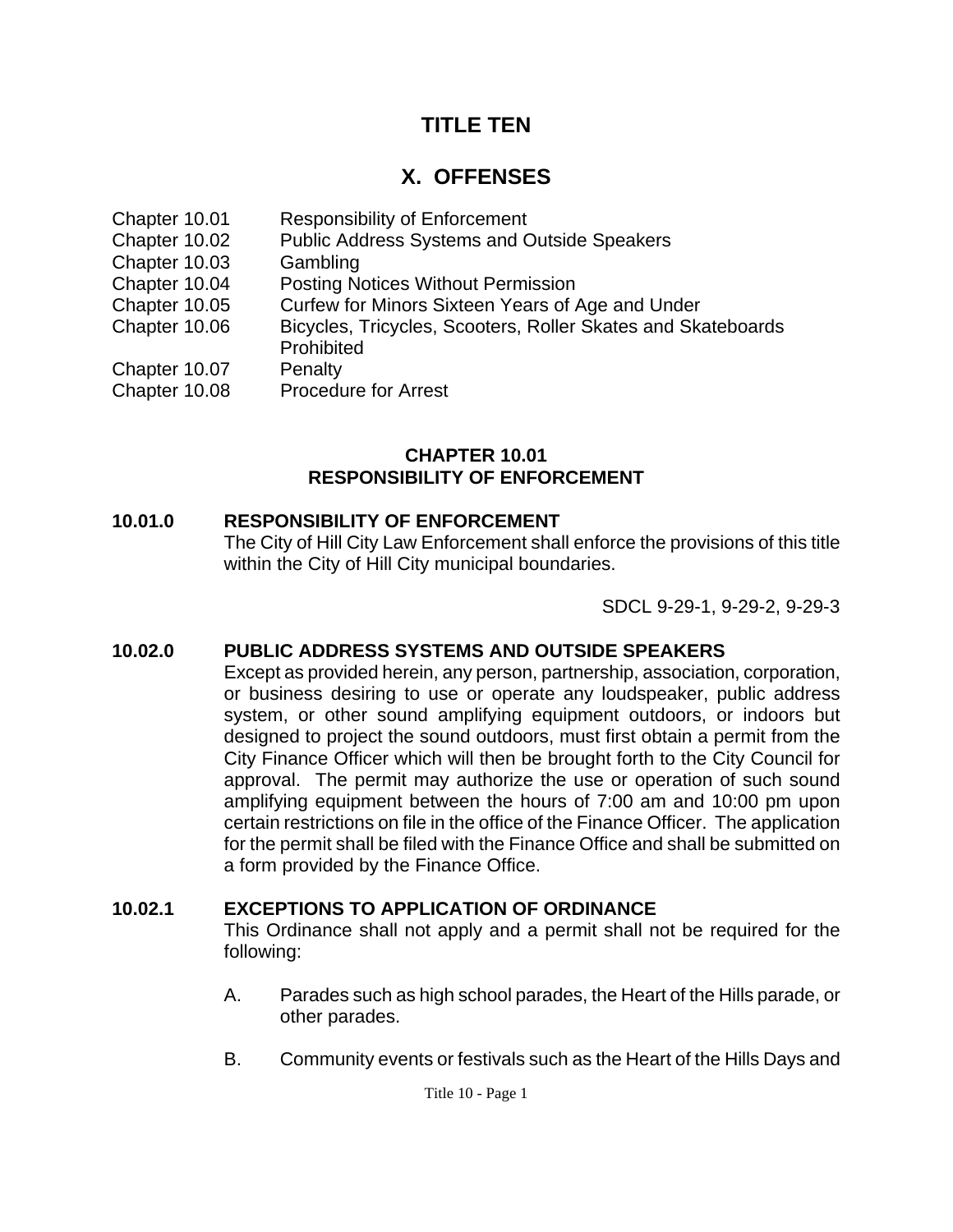other community events or celebrations.

- C. Band concerts.
- D. Athletic games or contests or events at a rodeo grounds area such as football games, softball games, baseball games, soccer games, rodeos, entertainment shows or events, bicycle races, and other similar events.
- E. Emergency vehicles and for emergency purposes such as police, fire, ambulance sirens or warning devices and loudspeakers used in connection with crimes, disasters or emergencies.

#### **10.02.2 INSPECTIONS**

For the purpose of determining compliance with the provisions of this Ordinance, the Pennington County Sheriff or his authorized representations are hereby authorized to make inspections of all noise sources and to take measurements and tests whenever necessary to determine the quantity and character of noise. If any person refuses or restricts entry and free access to any part of a premise, or refuses inspection, testing or noise measurement of any activity, device, facility, motor vehicle or process where inspection is sought, the Pennington County Sheriff or his authorized representative may seek from the Court a warrant for inspection requiring that such person permit entry and free access without interference, restriction or obstruction, at a reasonable time, for the purpose of inspecting, testing, or measuring noise. The Court shall have the power, jurisdiction and authority to enforce all orders issued under the provisions of this Ordinance.

- A. It shall be unlawful for any person to refuse to allow or permit the Pennington County Sheriff, or his representative, free access to any premise when he or his authorized representative is acting in compliance with a warrant for inspection and order issued by the Court.
- B. It shall be unlawful for any person to violate the provisions of any warrant to Court order requiring inspection, testing or measurement or noise or noise services.
- C. No person shall hinder, obstruct, delay, resist, prevent in any way, interfere or attempt to interfere with any authorized person while in the performance of their duties under this chapter.

#### **10.02.3 OUTDOOR SOUND AMPLICATION EQUIPMENT PROHIBITED**

The use of sound amplification equipment for any sound or noise excepting and excluding music is prohibited and a permit shall not be issued for any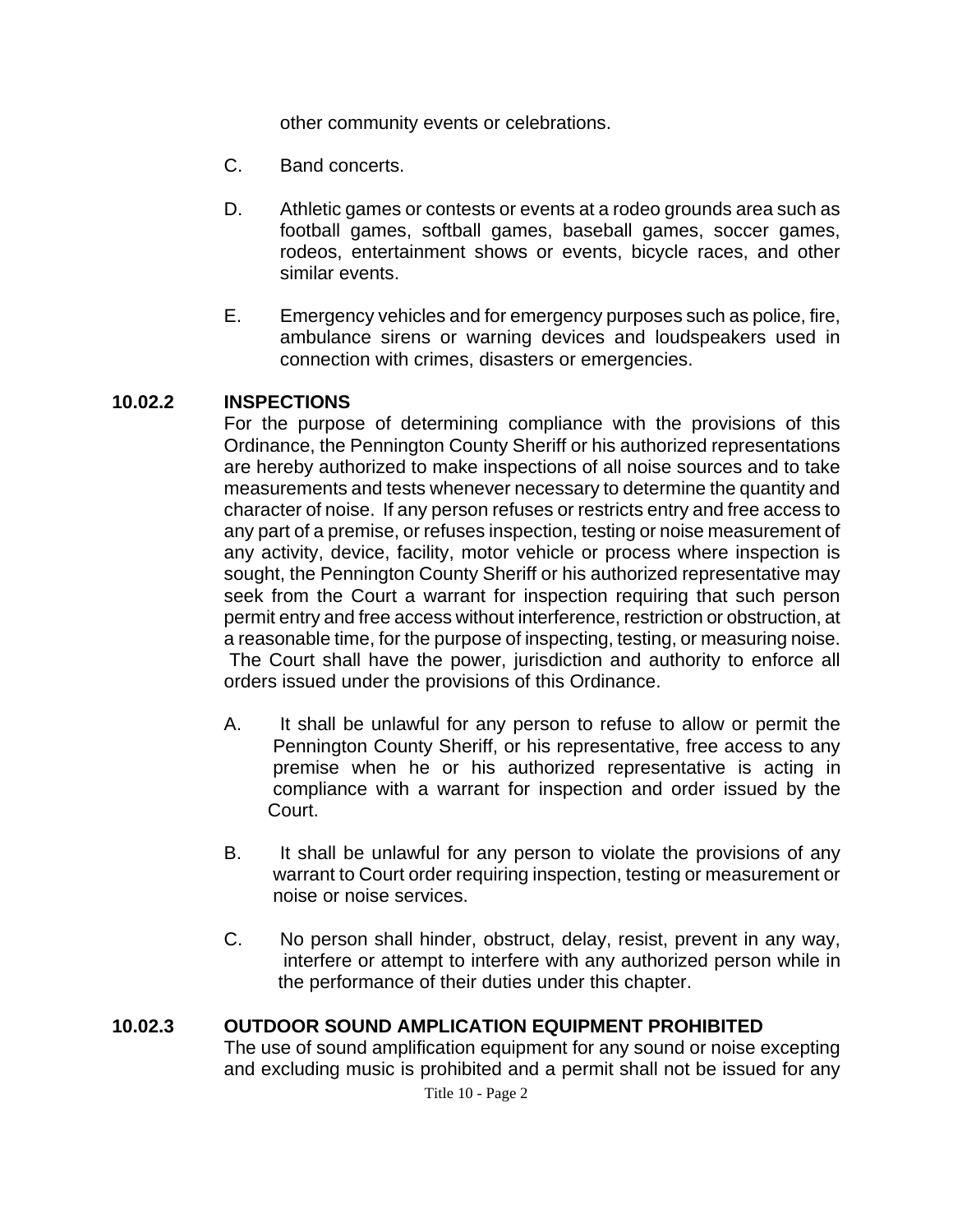sound amplification equipment for commercial purposes, which equipment or similar equipment was not in use or in existence at the location applied for prior to July 22, 1996.

### **10.02.4 PENALTY**

A violation of this Ordinance may be punishable by a fine not to exceed Two Hundred Dollars (\$200.00). Each day any violation of this Ordinance continues shall constitute a separate offense. In addition to the possible fine, the holder of a permit for sound amplifying equipment as provided above, shall, upon conviction of a second offense within any one year period (not just the period from April to March 31) have that permit revoked. Upon revocation, a new permit may not issue to that person, location, or particular use for a six month period following the revocation.

The application for a permit shall be accomplished by a fee of fifty dollars (\$50.00) except that the fee shall be waived for non-profit organizations. Permits shall be issued annually for the period from April 1 to March 31. The fee shall not be prorated if the permit is to be issued for a shorter period.

The permit may contain such conditions as may be necessary to insure compliance with this Ordinance and any other Ordinances of the City of Hill City as may be in effect when the permit fee for community oriented events of short duration, but an application must be submitted.

# **10.02.5 REVOCATION OF PERMITS**

A permit issued under this Ordinance may be revoked or terminated by the Law Enforcement Officer of the City of Hill City if the noise which it produces become unreasonably loud, raucous, jarring, disturbing, disruptive or annoying to residents or persons within the City of Hill City.

# **10.03.0 GAMBLING**

It shall be unlawful for any person within the City of Hill City jurisdiction to open or maintain a house or room, for gambling for money or other valuable consideration excepting for charitable purposes or as authorized by state law or to gamble for money or for other consideration except for charitable purposes or as authorized by state law.

SDCL 9-29-5 HC Ord 40

# **10.04.0 POSTING NOTICES WITHOUT PERMISSION**

It shall be unlawful to post any bills, notices, posters, or signs on any fence or wall in Hill City without permission from the owner in the case of private property or permission of the Law Enforcement Office in case of public property.